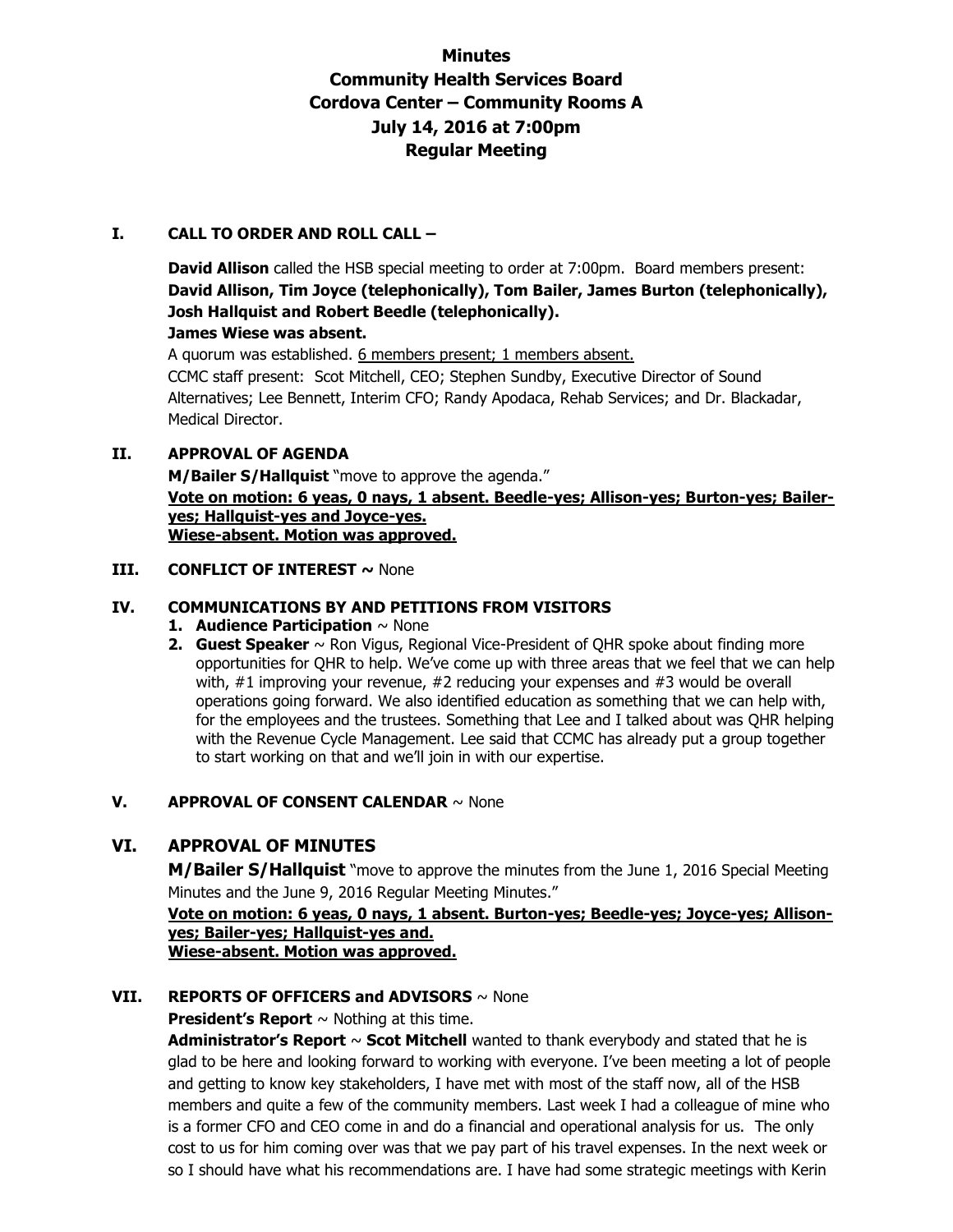and Cindy from Ilanka, we've already starting some strategic planning with some staff getting them thinking about the bigger picture of what we're doing. There are several areas that were working on, and finances are of course at the top of the list along with the provision of quality health care. Some of the things that go hand in hand with that are recruitment and retention of quality staff. And providing good quality education and training that they need once they get here.

**Finance Report** ~ **Lee Bennett** reported that his focus has been delving into the books to make sure that the board had a financial and that the numbers are as accurate as they can be. I've been a CFO for 35 years, this is the smallest organization that I have been in.

Lee reported that he does have a little bit of angst about the taxes and benefits, it looks a little low to me so I will be looking into that. Cash flow is an issue, it is always going to be an issue. One of the things that I am going to bring up is that Noel reported to the board that he was going to be paying down the PERS with the Meaningful Use monies. We ended up getting a bill from the self-insurers for \$120,000 for that month which is about twice what it should be and that needed to be paid fairly quickly. So we diverted the fund for the PERS to pay that debt down, there were also some other debts that popped up. They did pay down about \$70,000 of the PERS liability, but we're still in arrears somewhere between \$170,000 - \$200,000. That did not go away, and they do charge us interest on that.

The board went through the financial details provided by Lee Bennett. A hardcopy of the financial information is in the permanent record.

**Medical Director's Report** ~ **Dr. Blackadar** reviewed the Medical Director's Report to the board. He stated that going through the report you will see that the ER visits are pretty constant compared to last year. The Admits are going up and the Transfers are going down. I also wanted to show you that the clinic visits have gone up a bit, but it's not the amount of growth that I had anticipated.

A hardcopy of the Medical Director's report has been placed in the permanent record.

**Sound Alternatives Report** ~ **Stephen Sundby** reported that Sound Alternatives is in the process of doing their yearend. We got funded at the same level for our DD Respite Grant. We have not heard anything back on our Treatment and Recovery grant yet. We're anticipating that they are going to cut them.

**Quorum Report** ~ A copy of the June QView report was provided in the packet, a copy has been placed with the packet for the record.

## **VIII. CORRESPONDENCE** ~ None

#### **IX. ACTION ITEMS**

#### **1. Authorized Check Signers for CCMC**

**M/Bailer S/Hallquist** "move to approve the Resolution of the Cordova Health Services Board designating the representatives authorized for signing checks, non-check payroll tax payment, and cash transfers for Cordova Community Medical Center."

**Vote on motion: 5 yeas, 0 nays, 2 absent. Beedle-yes; Joyce-yes; Allison-yes; Baileryes; and Hallquist-yes.** 

**Wiese-absent and Burton-absent. Motion was approved.**

#### **X. DISCUSSION ITEMS**